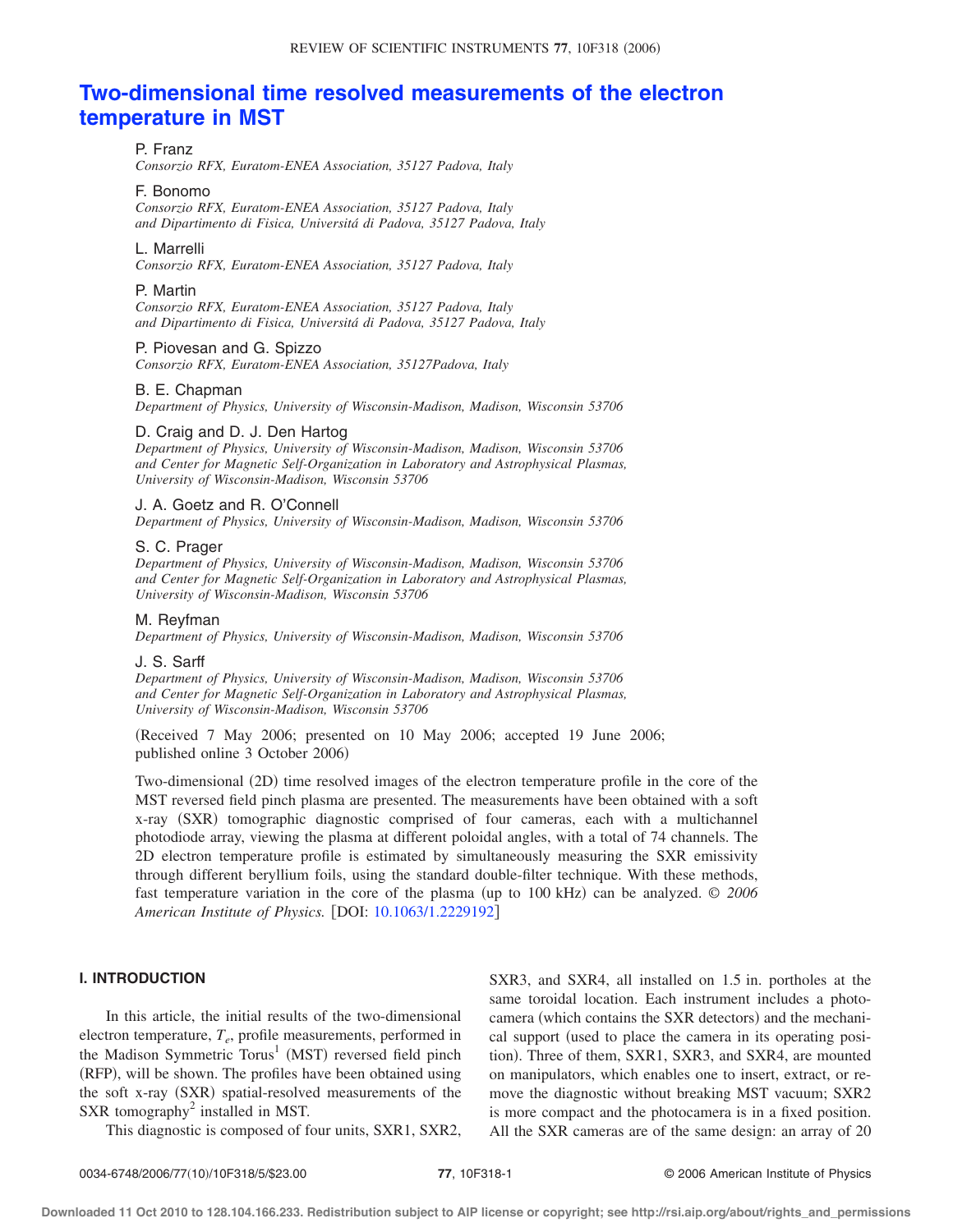

FIG. 1. (Color online) Lines of sight of SXR1, SXR2, SXR3, and SXR4 photocameras.

silicon photodiodes (the AXUV-20ELM manufactured by IRD) is installed inside, a pinhole  $(1 \times 4 \text{ mm})$  defines the geometry of the lines of sight, and a beryllium foil, placed between the pinhole and photodiodes, is used to define the desired SXR energy range and to block visible light. The total number of lines of sight is 74: Fig. 1 shows the present geometry of the SXR tomography diagnostic.

Instead of using the same thickness of Be foil for all the SXR probes (as has been done in the past), which allows only for tomographic reconstructions of the SXR emissivity<sup>3</sup> (radiation power per unit volume), different foils have been installed in the diagnostic to provide information on the electron temperature. The continuum of SXR radiation depends on the electron temperature and density, and on the impurity content of the plasma. The dependence on  $T_e$  can be highlighted if the SXR emission is observed in different energy ranges, by opportunely selecting the Be filters. The density term does not enter into play if the ratio of SXR measurements is taken. In addition, the contribution of impurity radiation lines can be greatly reduced if the filter thickness is large enough.

Two diagnostic configurations have been explored: the "multicolor" tomography, with different foils on all four cameras, and "two-color" tomography, with a given Be thickness used in a pair of probes and another thickness in the remaining pair. In both cases  $T_e$  is calculated by taking the ratio of two SXR emissivity distributions measured with different Be foils and is the application of a standard method based on the filter absorption technique (also referred to as the "double-foil" method), used, for example, for core electron temperature measurements $4-6$  in the RFX device. In the multicolor configuration the SXR emissivity distributions

are obtained through a simulation of the experimental data, while the two-color configuration utilizes tomographic algorithms.

These techniques have been applied to determine  $T_e$  in the plasma core during the application of pulsed parallel current drive  $(PPCD)$ .<sup>7,8</sup>

This article has been organized as follows: Section II will first illustrate the double-foil technique used for  $T_e$  calculations. The application of this technique will be described in Sec. III for the "multicolor" results and in Sec. IV for the "two-color" initial data. The discussions are presented in Sec. V.

# **II. DOUBLE-FOIL TECHNIQUE**

It can be shown that the ratio *R* of two SXR intensities measured by two detectors viewing the same region of plasma (for example, with two overlapped lines of sight) through two different thicknesses of material filters is a function of the electron temperature and can provide a relatively crude measure of the highest temperature along the line of sight. This method has been substantially refined on MST to take advantage of the SXR emissivity distributions available through tomographic reconstruction. In the usual two-foil technique, the ratio of line integrated measurements of emissivity (brightness) is considered, and this leads to a systematic error in the  $T_e$  calculations due to the uncertainties in the electron density and temperature profiles. This error disappears if the ratio of two SXR emissivity distributions is taken.

The SXR radiation emissivity  $\varepsilon$  and the brightness  $f(L)$ (along the line of sight  $L$ ) have been calculated using a detailed model<sup>9</sup>

$$
\varepsilon = K \int_{E} dE A(E) T(E, \text{Be}) \left\{ \frac{n_e^2(r)}{\sqrt{T_e(r)}} \exp\left[-\frac{E}{T_e(r)}\right] \right\}, \quad (1)
$$

$$
f(L) = \int_{L} dl \varepsilon. \quad (2)
$$

In this case only the emission due to the continuum is modeled. In formula  $(1)$  the term between the curly brackets is the bremsstrahlung emission, *A* is the absorption function of the silicon detector, and *T* is the transmission function of a beryllium filter of thickness Be. The simulated emission lies on a set of circular surfaces, shifted horizontally by a quantity varying between the shift of the magnetic axis and the Shafranov shift of the last closed flux surface of the plasma. The radial profiles of the electron density and temperature are fitted as  $n_e = n_{e0}(1 - r^{\gamma})$  and  $T_e = T_{e0}(1 - r^{\alpha})^{\beta}$ . One or more structures in the profiles (that is, locally large or small  $n_e$  or  $T_e$ ), as the ones found in quasisingle helicity  $(QSH)$ states, $3,9,10$  can be added in the model to better reproduce the experimental data. The main difficulty usually encountered with this technique is the spectral distortion caused by line emission as well as by the recombination radiation. These two contributions are not directly modeled but are included only through the constant *K*. To overcome this limit, the thickness of the foils must be precisely selected in order to detect only the continuum part of the SXR spectrum. Using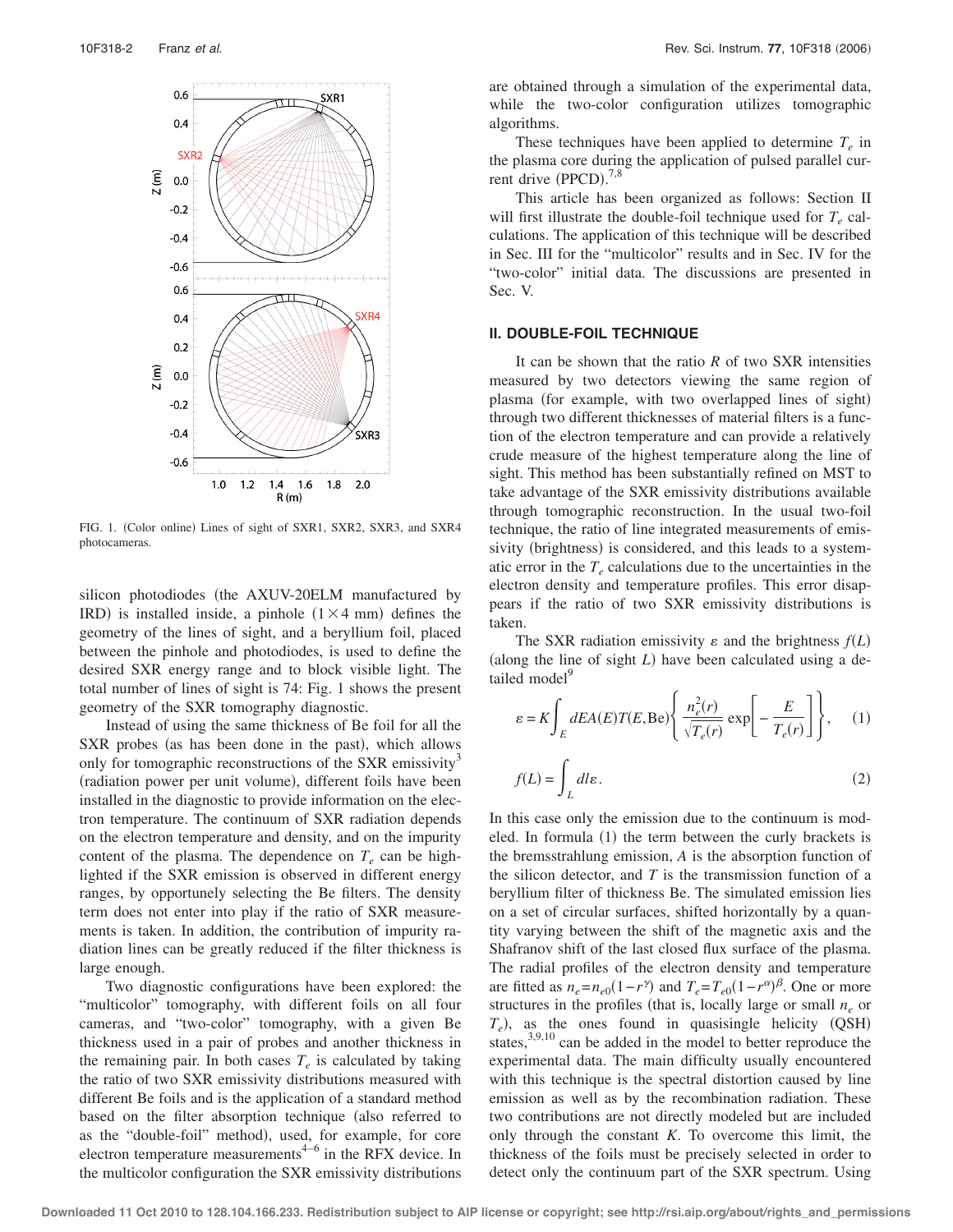

FIG. 2. Ratio *R*, as a function of the temperature  $T_e$ , of the emissivity distributions  $\varepsilon$  with the pair of beryllium foils 254 and 478  $\mu$ m.

filters thick enough (for MST plasmas thicker than  $250-300 \mu m$  the radiation line contribution can be assumed small.

When a pair of filters,  $Be_1$  and  $Be_2$ , is selected, the SXR emissivity can be simulated and an interpolation formula which relates the ratio  $R$  to the temperature  $T_e$  can be provided. *R* can be calculated as  $f(L, Be_1)/f(L, Be_2)$  along a given line of sight—this is the standard two-foil technique, or, as in the present case, as  $\varepsilon(Be_1)/\varepsilon(Be_2)$ . An example of the ratio, as a function of the temperature  $T_e$ , of the emissivity distributions  $\varepsilon$  with the pair 254 and 478  $\mu$ m of beryllium foils is shown in Fig. 2. This curve is well interpolated by the formula

$$
T_e = \exp(8.540 - 3.161 \times \ln R + 1.257 \times \ln^2 R - 0.263
$$
  
× ln<sup>3</sup> R + 0.021 × ln<sup>4</sup> R). (3)

It is easy to show that in order to increase the resolution in the  $T_e$  estimates one of the two foils should be at least two or three times thicker than the other.

### **III. MULTICOLOR MEASUREMENTS**

The multicolor tomography was tried first to estimate the electron temperature in the core of the MST plasma. This was done also to check if the SXR flux during PPCD experiments was enough for this kind of measurement. In this configuration, four different thicknesses of Be foils have been used in the photocameras. In particular, two sets of filters have been selected:  $(80, 15, 140, \text{ and } 478 \mu \text{m})$  for SXR1,  $SXR2$ ,  $SXR3$ , and  $SXR4$ , respectively, and  $(140, 15, 254,$ and 478  $\mu$ m). The thickness of the foils has been measured with a precision of  $\pm 1$   $\mu$ m to minimize the propagated error on the temperature estimates. As previously stated, one important issue in this selection was the reduction as much as possible the impurity line radiation, mainly due to aluminum, in the measurements; these lines have energy of about 2 keV. The second set of filters was chosen in order to further decrease the Al contribution in the data. This contribution is surely significant in the 15 and 80  $\mu$ m signals, but is greatly reduced in the 140 and 254  $\mu$ m and almost entirely avoided in the 478  $\mu$ m measurements. One additional interesting application of the multicolor tomography could be, thus, the qualitative estimate of the Al content in the plasma, obtained by comparison of the SXR profiles resolved with the differ-



FIG. 3. (Color online) An example of multicolor measurements (black circles). The lines shows the best simulated values for that particular shot. The contour plot of the  $T_e$  calculated from the SXR profiles is also shown.

ent Be filters. An example of multicolor measurements is shown in Fig. 3 (black circles) for a high current  $(550 kA)$ PPCD plasma. All four SXR profiles have been measured, and this proved that the PPCD experiment was the optimum condition for this kind of measurements. Without the PPCD, or at lower plasma current, the emitted SXR flux was reduced to a level where the cameras with thicker foils could not measure any significant profile.

For each selected time, the signals (brightness) measured with the four photocameras have been simulated using the SXR model, and the density and temperature profile have iteratively evolved, together with the shifted emissivity surfaces, so as to reproduce as well as possible the experimental data. As an example, the lines in Fig. 3 show the best simu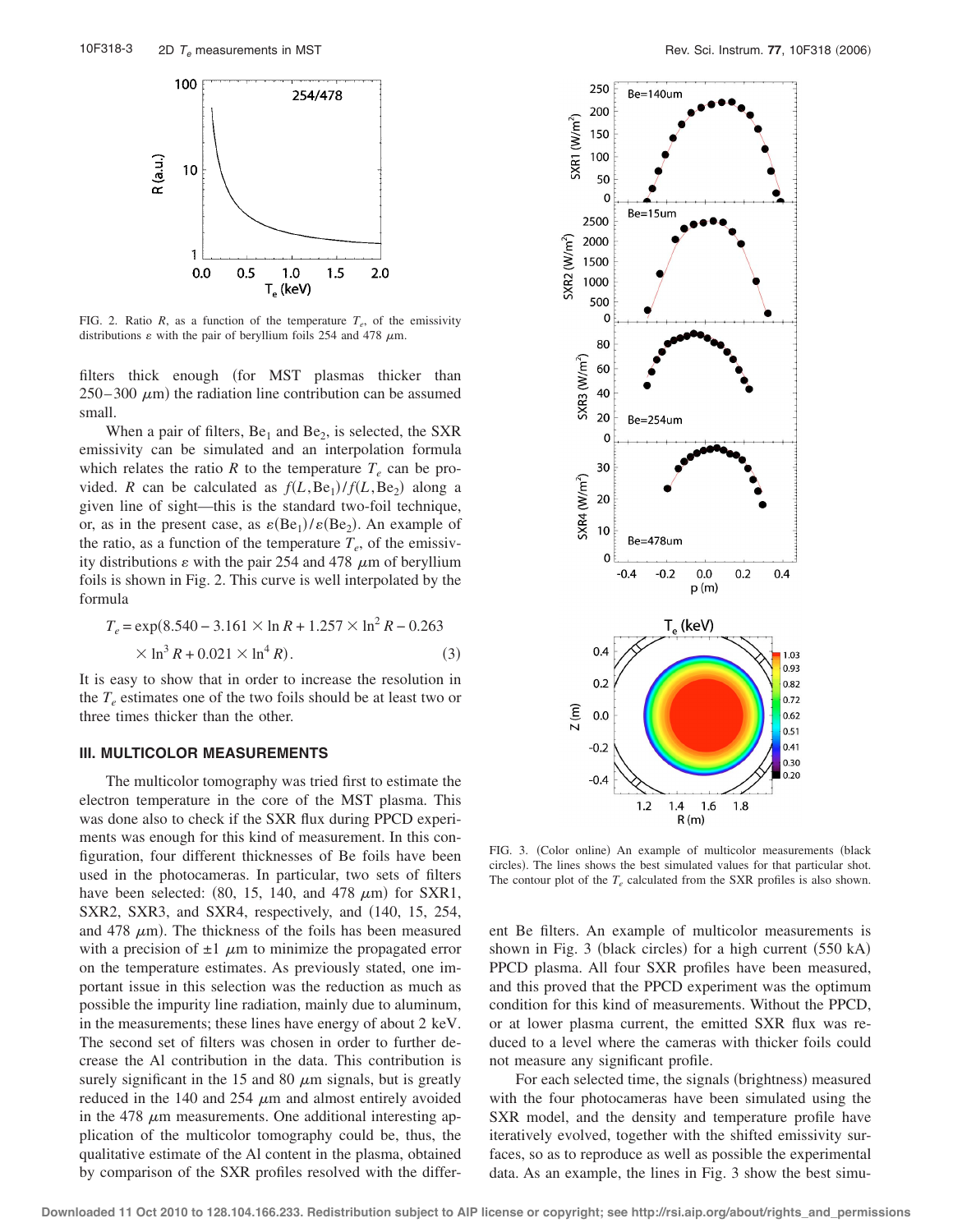lated values for that particular shot. Once the best parameters of the SXR model have been found, an estimate (or indirect reconstruction) of the SXR emissivity measured by each camera could be obtained calculating the integral (1). In our particular case the SXR emissivity distributions  $\varepsilon$  with 254 and 478  $\mu$ m foils have been considered and the ratio *R*  $=\varepsilon(254 \mu m)/\varepsilon(478 \mu m)$  has been calculated. Since, as shown in Sec. II, *R* is a function of the temperature, each point of this two-dimensional (2D) distribution could give an estimate of the temperature through the formula  $(3)$ . The resulting 2D  $T_e$  profile is shown in Fig. 3. The on-axis temperature is about 1 keV, comparable with the Thomson scattering  $T_e$  measurements obtained in similar plasmas.<sup>7,11</sup>

### **IV. TWO-COLOR MEASUREMENTS**

The results shown in the previous section validate the multicolor tomography but also indicates a strong limit in the method. In fact, for each time, all the SXR radial profiles must be simulated and from that simulation the reconstructed emissivity distributions can be obtained and then the ratio *R* can be calculated, which eventually gives the 2D  $T_e$  reconstruction. Each parameter in the model should be iteratively evolved until the differences between the simulated values and the experimental measurements are minimized. This is a time consuming process.

The next step has been, to overcome these limits, the replacement of the Be foils for all the photocameras and the installation of only two suitably selected filters, one in the SXR1 and SXR2 cameras and the other in SXR3 and SXR4. Figure 1 shows that the angular distance between SXR1 and SXR2 is 90°, and the same is true for SXR3 and SXR4. Each pair of probes can then be used to reconstruct the SXR emissivity through tomographic inversion, which is much faster than the profile simulations. The two  $\varepsilon$  distributions will be referred to the two different selected filters. Using two probes in the tomographic inversion, instead of four (as in the case where the diagnostic is equipped with the same Be foil for all photocameras), would provide less resolved reconstructions, but provide one with the ability to track fast changes in electron temperature in the core of the plasma.

Taking the ratio of these two reconstructions and using the relation between *R* and the electron temperature, a 2D estimate of  $T_e$  can be obtained. Again, the two Be foils have been selected with thickness greater than 300  $\mu$ m in order to avoid the radiation lines emitted by impurities; in particular, SXR1 and SXR2 have a 303  $\mu$ m foil, Whereas SXR3 and SXR4 have a 761  $\mu$ m foil. The interpolation formula of  $R(T_e)$ , for these filters, is now

$$
T_e = \exp(8.911 - 2.649 \times \ln R + 0.885 \times \ln^2 R - 0.156
$$
  
×  $\ln^3 R + 0.011 \times \ln^4 R$ ). (4)

Figure 4 shows the reconstructed emissivities  $\varepsilon$ (303  $\mu$ m) and  $\varepsilon$ (761  $\mu$ m), together with the  $T_e$  contour plot and radial profile. This example is a 550 kA PPCD shot. The SXR and *Te* profiles indicate that the plasma is shifted towards the outboard side of the vessel more than in standard discharges and that the application of PPCD can distort the plasma shape and make it poloidally asymmetric. The reconstructed



FIG. 4. (Color online) The reconstructed emissivity distributions  $\varepsilon$  (303  $\mu$ m) and  $\varepsilon$ (761  $\mu$ m), together with the  $T_e$  contour plot and radial profile for a given time. The 2D reconstruction of  $T_e$  is also shown.

2D temperature, also in the figure, shows that the  $T_e$  remains above 1 keV for several milliseconds, with a maximum value of 1.3 keV.

# **V. DISCUSSIONS**

The SXR tomography, both in the "multicolor" and the "two-color" configurations, can be successfully used to reconstruct the  $T_e$  profiles. In particular, the two-color measurements are more reliable and the calculations are faster, making it better adapted for the analysis of the time evolution of the temperature. The two-color method could also be used to study  $T_e$  for the rotating coherent structures,<sup>3,12</sup> that is, locally enhanced SXR emissivity regions, which appear in the core of the plasma as a result of PPCD. During these experiments, all tearing mode amplitudes can be reduced and the overlap of the associated islands decreases to such an extent that magnetic flux surfaces are at least partly restored and multiple, discrete islands can form. In some PPCD plasmas, however, the mode resonant nearest the magnetic axis remains relatively large, resulting in a single island in the plasma core. In this case the spectrum of *m*= 1 modes condenses spontaneously to one dominant mode with a well defined toroidal number  $n$  (QSH state<sup>10,13</sup>). The increased SXR emissivity in the islands is believed to be a local increase of the electron temperature, and the measurements described in this article will allow a better imaging of the helical structure.